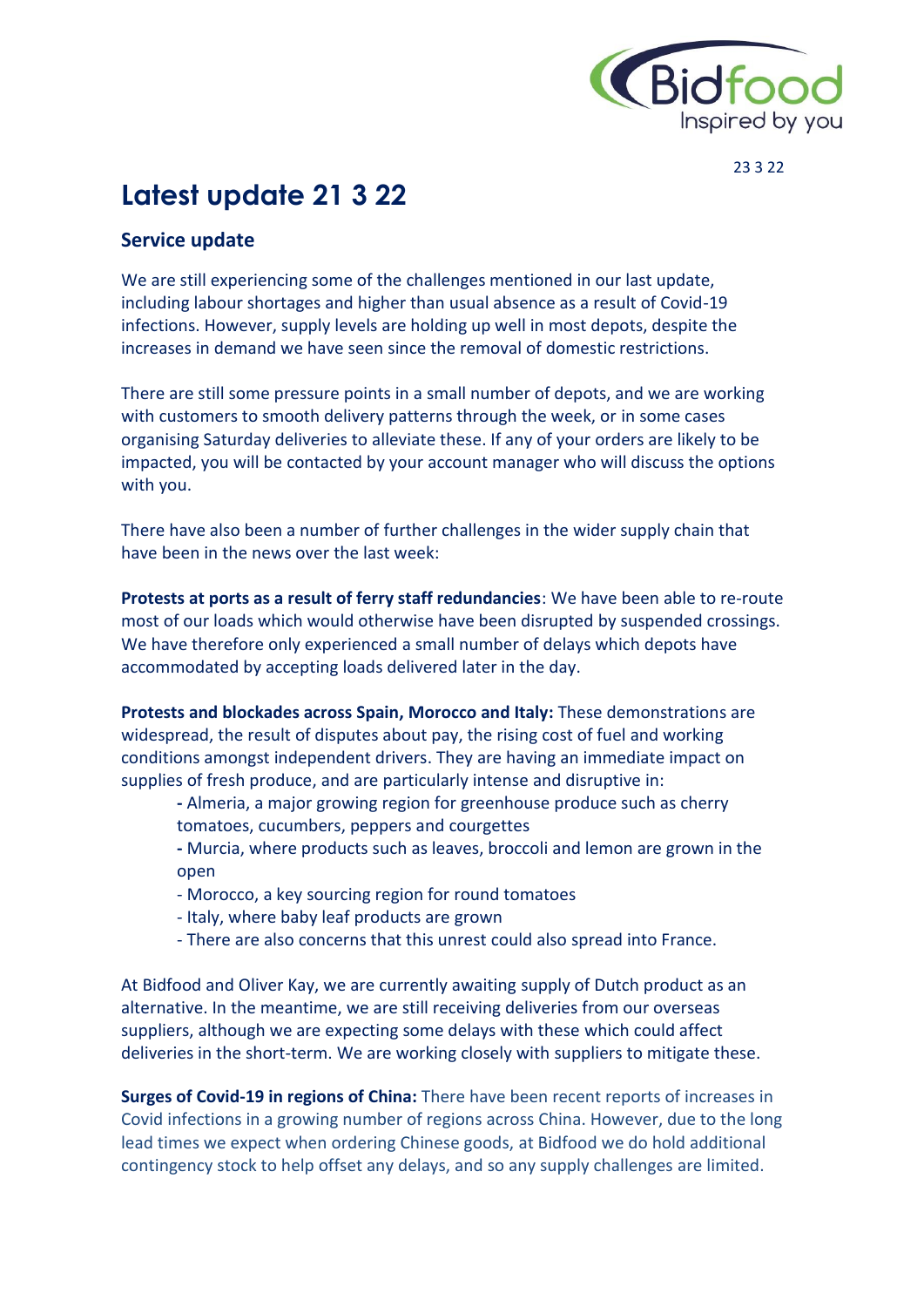We will continue to monitor the situation with products we purchase direct from China.

## **The situation in Ukraine and its impact on key commodities**

Whilst the atrocities continue in Ukraine, like many others in the industry who are concerned about the humanitarian impact of the war, Bidfood are doing all they can to support organisations like #WeAreHope4 and the Ukrainian Children with Cancer charity through donations and food consignments for refugee camps.

We are holding out hope, too, that negotiations between the two countries achieve a swift and positive outcome to relieve any further suffering of the Ukrainian people.

We are also fully focused on doing all we can to protect our customers by mitigating the potential impact of the conflict on availability and prices. Whilst we are currently collating and reviewing information from suppliers about potential impacts on affected product ranges from impact in their wider supply chain, we are also now seeing industry-wide warnings in the media and from key industry organisations (e.g. The Federation of Wholesale Distributors and the Food and Drink Federation) about the impact of the conflict on availability and prices across food, feed, fertilisers, packaging, energy and fuel.

Ukraine itself has understandably announced an export ban on products like rye, millet, oats, buckwheat, salt, sugar, meat and fertilizer, to shore up their own food supplies. Other products can only be exported with a license from the Ukraine government, for example, wheat, sunflower and rapeseed oil, sunflower seed, and corn. Availability of supplies for export is therefore restricted and there also is the possibility of a ban on these commodities going forwards, which is a concern for markets.

# **Shortages**

Jayne Almond, who is Head of Policy at the Food and Drink Federation (FDF) recently confirmed that suppliers are already reporting widespread shortages of products and ingredients including wheat, oils (especially sunflower oil), and white fish. She also commented that the situation will be very hard to manage, resulting in significant disruption across the supply chain, and higher levels of inflation, which could cause concern over the long-term resilience of the sector.

#### **Tariffs**

Andrew Kuyk, director general of the Provision Trade Federation (PTF), also warned that the announcement of 35% tariffs on Russian food products and materials used in food and drink (including beverages, cereals, spirits, oil seeds, white fish and fertilisers), would have very significant consequences for suppliers and shoppers.

However, the UK government has stated that it is seeking to maximise the impact on the Russian economy whilst minimising the impact on UK customers, which is the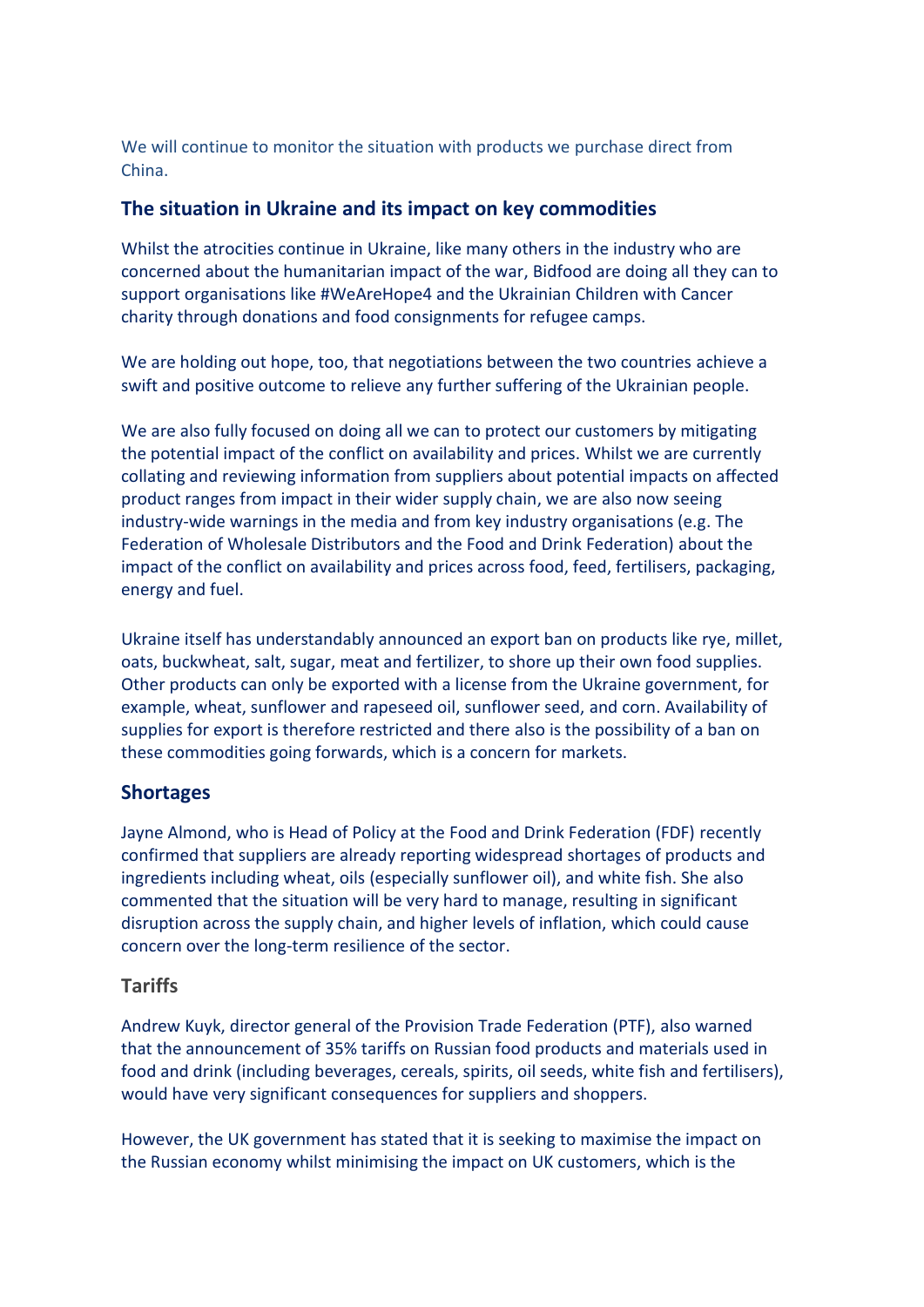reason it has avoided outright bans. We continue to await further detail about how they will apply these tariffs to Russian products, specifically, whether tariffs will affect fish caught in Russian waters but processed in other countries, and fish caught before the conflict began. These tariffs would be applied immediately once clarified.

## **White fish**

Russia controls around 45% of the global supply of white fish (cod, pollock, haddock etc.), and around 40 to 60% of the white fish consumed in the UK is captured in Russian waters and frozen on Russian ships, although much of it is processed in other countries. The war will therefore add considerable disruption to the global seafood supply chain.

High price inflation on white fish is consequently inevitable, not only as a result of the severe availability challenges that sanctions will create, and the impact on raw material prices across all fish categories and markets, but also because of the rising processing, packaging and transportation costs caused by soaring energy and fuel prices.

Tariffs will push global prices up as the rest of the market adjusts to these new levels, and we start to see a move away from Russian pollock to sources from other waters and to alternative fish such as Pangasius or basa. Clarification on tariff impact is especially important given how the fish is caught and processed, and we continue to liaise with Defra on this.

#### **Wheat**

Pre-pandemic, Russia was cited as the top wheat exporter and Ukraine the 5th, according to World Bank data for 2018. Combined, both countries make up about a quarter of the world's wheat exports.

Recent statements from the World Bank have suggested that the war in Ukraine could mean shortages of wheat for a number of poor and developing countries that are dependent on Ukrainian wheat. This is partly because wheat is one of those categories that the Ukrainian government now require export licenses for. Russia has also restricted exports of wheat and other cereal grains to countries outside of its Eurasian Economic Union allies such as Belarus, Kazakhstan etc.

These challenges with supply will be further compounded by the fact that stocks available in other countries to draw from are currently at very low levels.

As well damage directly inflicted on Ukrainian wheat crops by Russian forces during the invasion, many of Ukraine's farm workers have been redeployed to fight on the front lines, while roads and bridges needed for deliveries to farms have been destroyed.

Wheat is a prime constituent of essential food items like cereals, pasta and baked goods. Taking Russian or Ukrainian wheat out of the equation will undoubtedly create upward pressure on manufacturing costs for these other associated categories.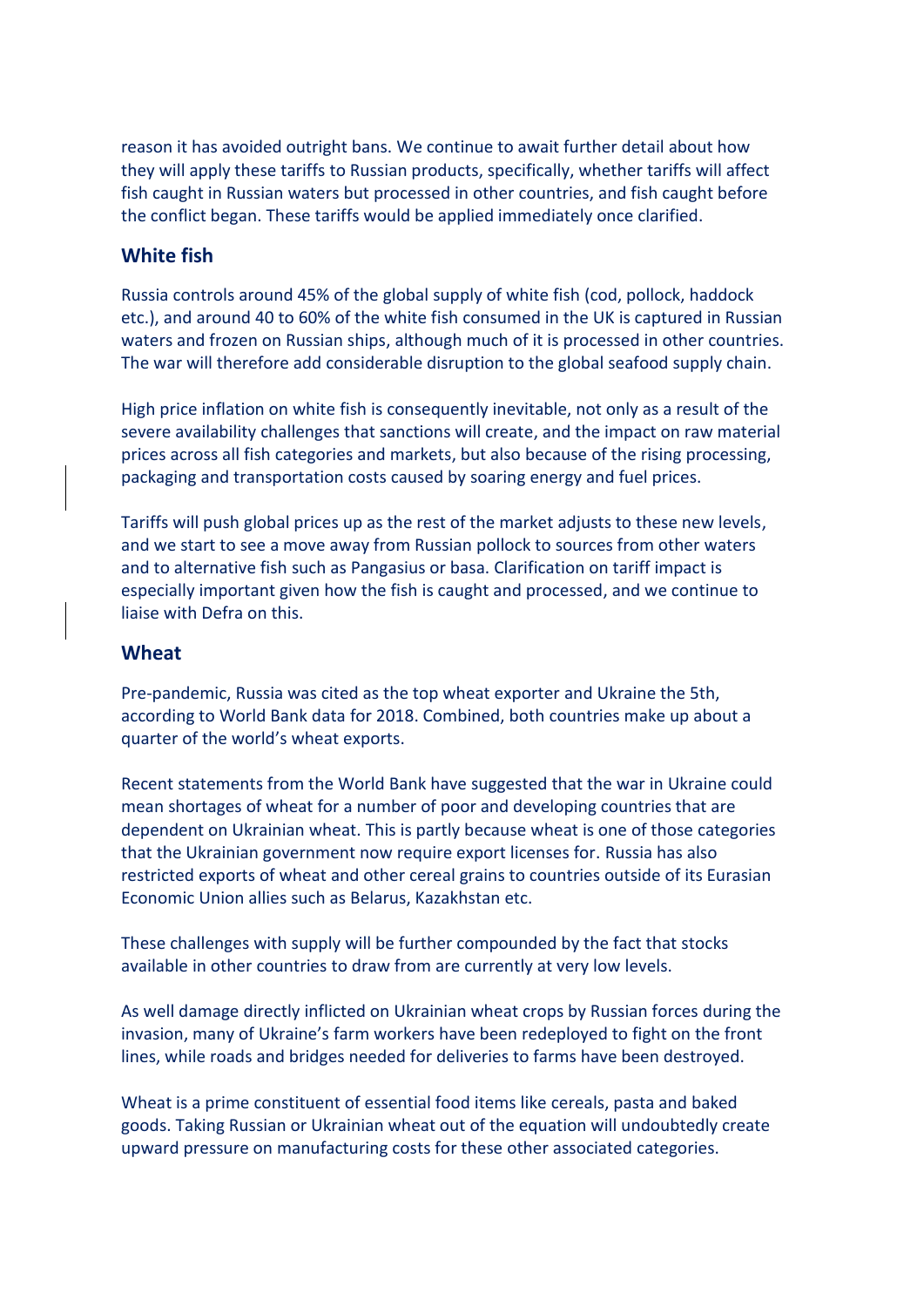Disruptions to exports of wheat will also have a knock-on effect on wheat substitutes, for example, staple foods such as corn or rice. Ukraine and Russia are the fourth and fifth largest corn exporters, together making up around a fifth of the total exports.

This year Ukraine was expected to grow its largest ever crop of corn, with around 80% destined for export. With ports closed during what is peak export season for this foodstuff, it is looking unlikely that any corn will make it out of the country.

The Ukrainian maize crop would normally be sown in spring, however only about 60% of the seed required to plant maize has been delivered to farms. If there is still fighting by the wheat harvest in July then there could be very little harvested at all.

# **Meat and poultry**

Corn has many uses beyond its role as a food product, and its use as animal feed in many parts of the world could soon have a significant impact on production costs and also prices of meat and poultry. Indeed, poultry is a perfect example of how a raft of different factors are combining to drive up prices by 20% or more from some suppliers:

- Around 80,000 metric tonnes of poultry were imported last year from Ukraine into European markets, which now have to source from Poland and Romania
- Grain and wheat supplies from Ukraine have largely ceased and planting for harvests this year looks unlikely to happen
- Energy costs in Poland have risen four-fold, with gas and feed being the main cost components of poultry production
- Many Ukrainian men working in UK slaughterhouses have returned to Ukraine
- Imports into the UK are facing higher administrative and documentation costs
- Transport costs from Europe will increase from  $1<sup>st</sup>$  of April, 2022, as a result of the EU's European Mobility Package which addresses social fairness, competition and environmental performance of transport and haulage.

The National Pig Association have also reported that a number of UK pig farmers have exited the industry as a result of rapidly increasing costs of feed and production.

#### **Oils**

Russia and Ukraine account for around 70 to 80% of global exports of sunflower oil. In fact, roughly 30% of all sunflower oil is grown in Ukraine and future prices have jumped significantly since the conflict began. This is due to concern over blockages of ports, and the export restrictions and sanctions that have been imposed. We have also heard reports of seed crushing plants damaged by missile attacks, and major growing areas for sunflowers destroyed.

Sunflower oil is often used to create fried snacks like crisps and chips, and we are seeing suppliers switch to other oils and raise prices in the face of a shortage of sunflower and alternative oils. All other oils are seeing inflationary pressure at the moment, and rapeseed oil prices, in particular, have spiralled to unprecedented levels.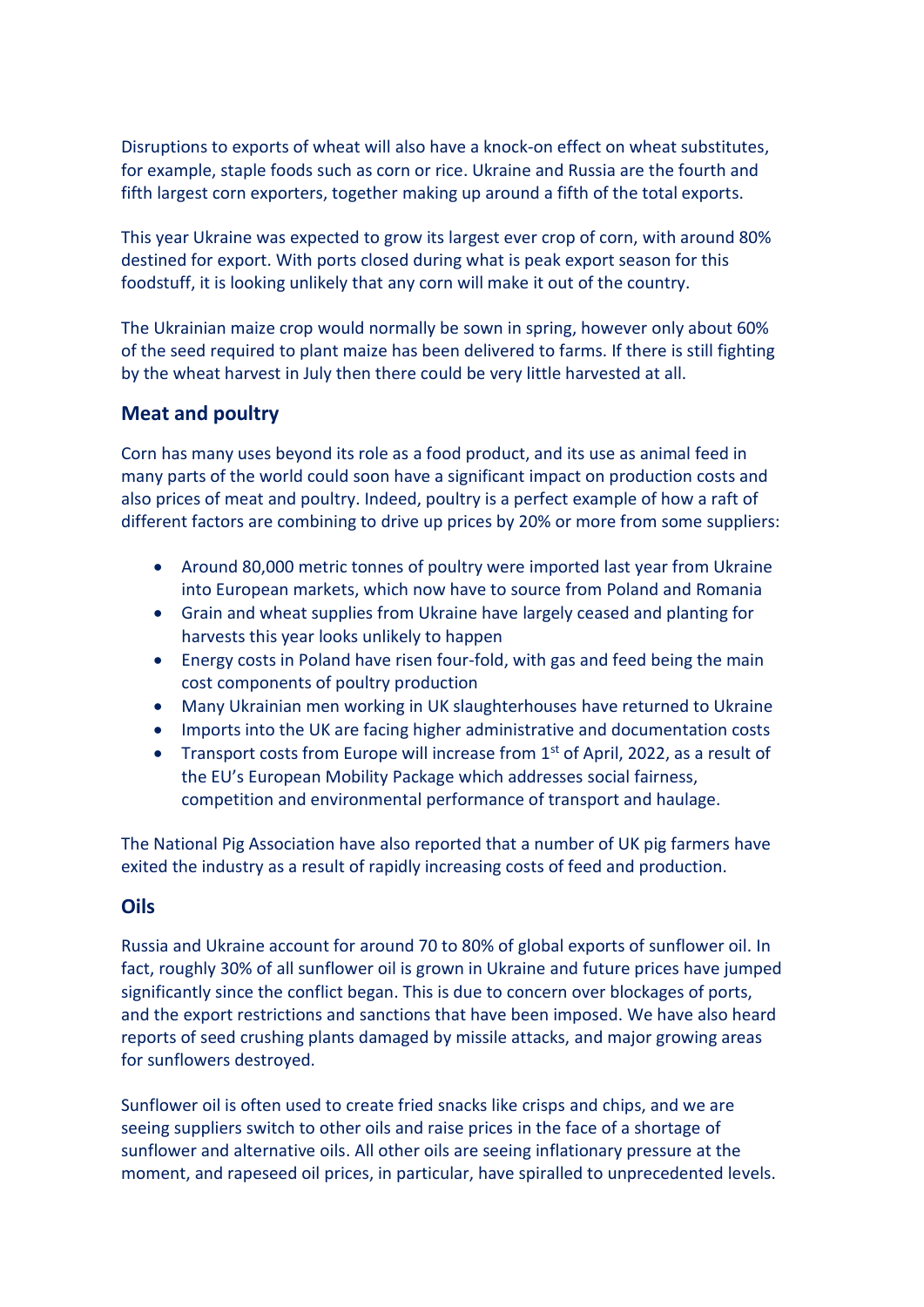Chips are worth mentioning, as much of the oil used in their production is sourced from Russia and Ukraine, accelerating already inflated prices caused by high demand which has been outstripping supply, surges in energy prices, and reduced potato yields.

# **Fertiliser**

Fertiliser prices have been trending at record levels for some time now. Ukraine, Russia and Belarus are key exporters on the global market. China has also imposed an export ban on nitrogen and phosphate, to address increases in their domestic food prices. Whilst Canadian producers plan to increase production, they have been affected by industrial action in the rail freight sector. There are limited stocks available elsewhere at present, and therefore Ukraine's ban on exports will undoubtedly push up fertiliser prices even further, increasing production costs for crops going forwards. The impact on grain will also affect animal feed, further fuelling inflation on meat and poultry.

Farmers in the UK and other markets are having to weigh up whether to plant crops they may not be able to afford to grow because of increases in fertiliser costs, or whether not to grow crops at all. If many decide to cease or reduce planting, then we may well see a consequent reduction in supply of grains and produce in future months.

# **Pallets and packaging**

**Wooden pallets:** Ukraine, Russia and Belarus are all large suppliers of the wood used in pallet production, and both export significant supplies into the EU. The conflict is expected to create a large shortfall in these essential materials. Alternative timber sources, which include Germany, Scandinavia and the Baltic States, do not have sufficient surplus to cover this shortfall.

**Plastics:** Russia is a major exporter and producer of crude oil and gas, the constituent chemicals used in plastics. The increase in raw material costs and reduced trade flow caused by the conflict will significantly impact the price of plastics in the short-term.

**Glass:** Ukraine is home to several glass factories, a material which is already extremely expensive because of the current high demand for vaccine vials, and its use a replacement for plastics. Any further reduction in supply will inflate already high prices.

**Aluminium:** Russia accounts for 6% of the aluminium supply globally, and as a raw material it has hit record-high prices as a result of the sanctions against Russia and fears over the resulting reduction in availability. The majority of Russian aluminium is exported to the EU. Higher energy prices have also exacerbated production costs in the EU, and we can expect to see prices increase still further in the short-term.

**Steel:** With an EU ban on Russian steel products looming, as part of further sanctions being planned, markets are anticipating reduced availability further compounding the loss of product from Ukraine which is Europe's 5<sup>th</sup> largest supplier. These factors have already started to play out in price hikes on steel markets.